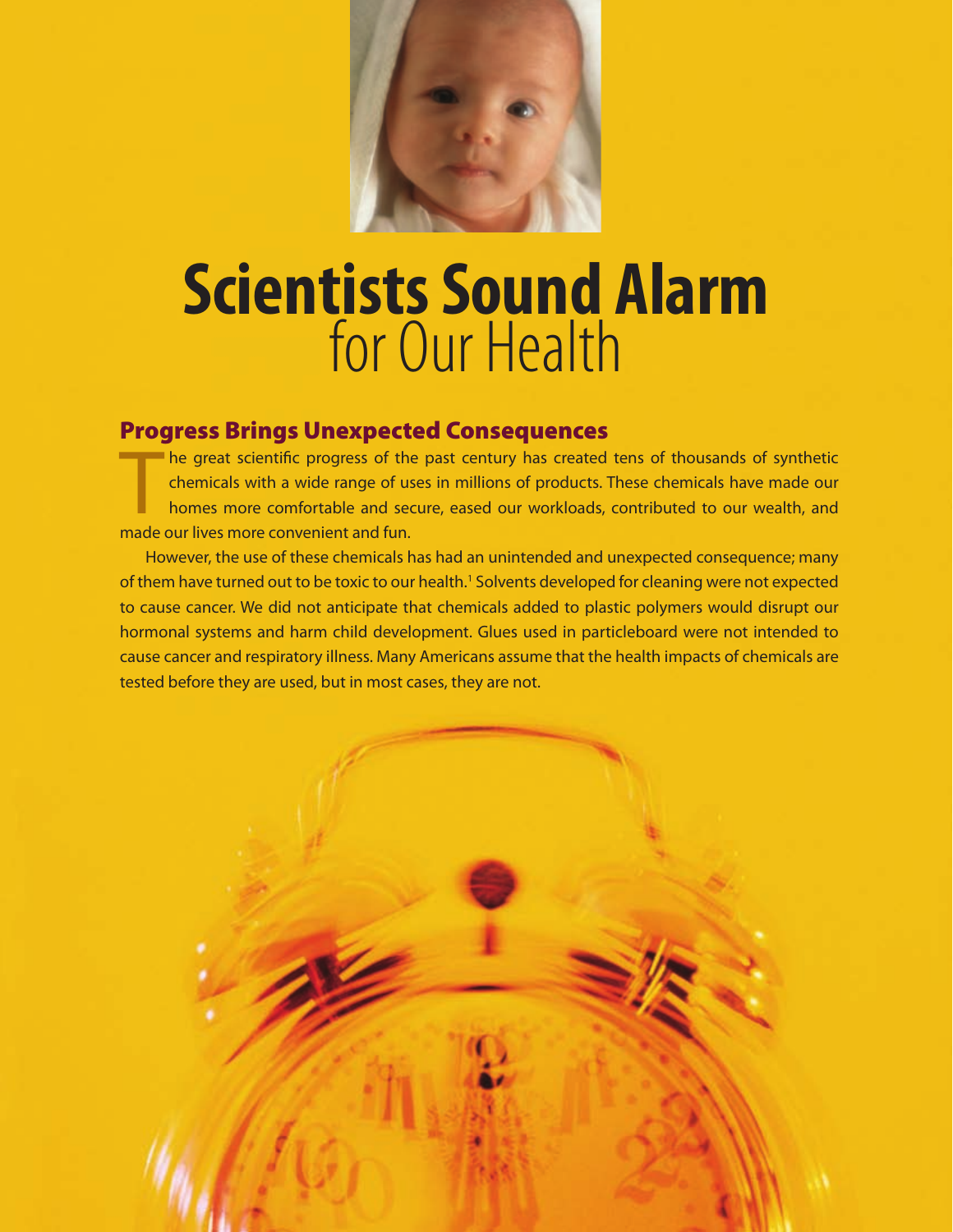# **Exercise** Chronic Diseases and Disorders

In recent decades, scientific evidence has increasingly demonstrated that toxic chemicals are contributing to **a growing epidemic of chronic diseases and disorders**. 2 These include childhood and adult cancers, asthma, learning and developmental disabilities, birth defects, reproductive disorders such as infertility, and neurodegenerative disorders such as Parkinson's disease.<sup>3</sup>

Consider this:

- **Environmental factors** including toxic chemicals compared with heredity, **play the principal role in causing cancer,** according to an exhaustive study of twins published in the New England Journal of Medicine in 2000.<sup>4</sup>
- **As much as 90% of childhood cancer may be explained by environmental exposures.**<sup>5</sup> A review of 31 studies of childhood cancer concluded that the use of pesticides in the home during pregnancy and childhood was associated with increased likelihood of brain cancer and leukemia.<sup>6</sup>
- **More than 200 chemicals (including commonly used pesticides and solvents) were listed as known to be toxic to the brain in a recent report published in the Lancet**. The researchers report that mounting evidence has linked toxic chemicals to such neurological disorders as learning problems and sensory deficits. The report concludes, "the combined evidence suggests that neurodevelopmental disorders caused by industrial chemicals have created a silent pandemic in modern society."7
- **Air pollution has been linked to respiratory illness and asthma hospitalizations**. Recent studies have found links between air pollution and pre-termbirth, infant mortality, deficits in lung growth, and possibly development of asthma in children.<sup>8</sup>
- The majority of cases of **Parkinson's disease and Alzheimer's disease**, the two most common neurodegenerative disorders in American adults, are the result of interactions between genetic and environmental factors (such as exposure to chemicals as well as infections and medications).<sup>9</sup>
- **Male reproductive health** has declined since the 1990s, according to a growing number of reports. This evidence includes birth defects of the genitals, increasing numbers of testicular and prostate cancers, decreased sperm count and quality. This trend is due, at least in part, to exposure to **chemicals that mimic hormones during fetal and childhood development**. 10



## **Exercise Section** Health Damage

Scientists are now challenging our old ways of understanding the toxic effects of chemicals on health. For instance, the old paradigm of "the dose makes the poison" has been challenged by new information on the impact of the *timing* of toxic exposure. Scientists, in the fields of toxicology and epidemiology among others, are documenting the **subtle, synergistic and complex impacts that multiple chemicals have on our bodies**.

## **Damage Affects Children** and Grandchildren

Scientific studies are now demonstrating that toxic exposures to a parent can also damage the next generations, potentially through alterations of genes or gene expression. For example, studies have consistently found an increased likelihood of certain types of childhood cancers following a parent's earlier exposure to pesticides and solvents. Children of fathers who work with the solvents benzene or alcohol prior to pregnancy were nearly six times more likely to develop leukemia.<sup>11</sup>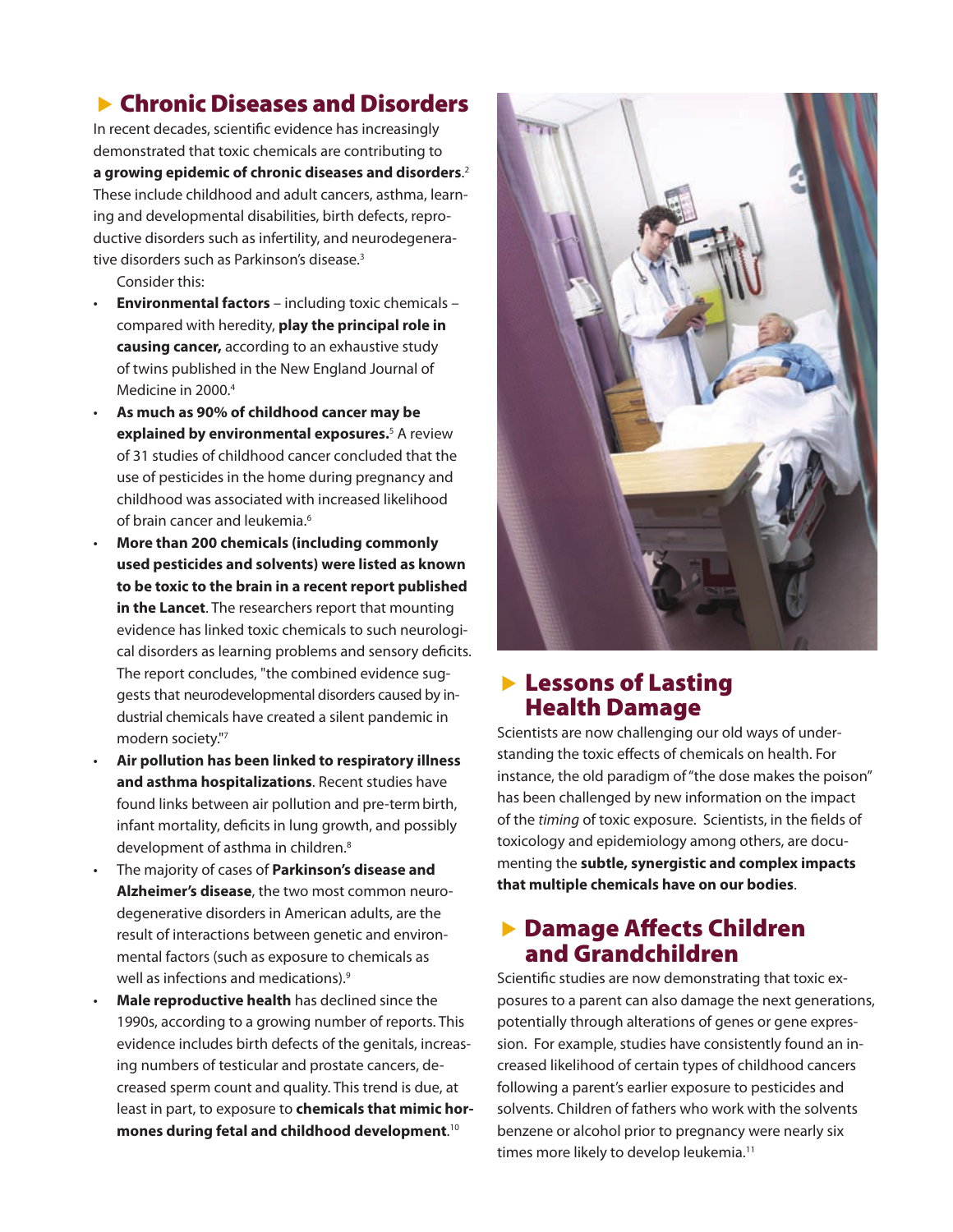# **ARE DOSES TOO LOW TO MATTER?**

Peer-reviewed studies in scientific journals such as Environmental Health Perspectives continue to find that common chemicals impact health at lower levels than previously believed.15 Lead, a known neurotoxin, damages babies' brains at very low levels.

**One lesson scientists have learned is that the timing of the exposure can be as important as the amount of exposure.** For example, animal tests show that one small dose of certain pesticides on a critical day of development can cause permanent hyperactivity and changes in brain chemistry.16

Chemical companies that oppose further regulating toxic chemicals sometimes claim that exposure to low doses of chemicals does not create serious health effects. However, drugs such as the antidepressant Paxil and erectile-disfunction treating drug Cialis are both effective at 30 parts per billion,<sup>17</sup> which is equivalent to a single grain of salt in a bathtub of pure water. **These medicinal chemicals have profound effects on the human body at levels comparable to levels commonly found for toxic chemicals.** For example, BADGE- 40H, a breakdown product of the hormone disrupting chemical, Bisphenol A, has been found in the human body at levels three times higher than these drugs. Also, PFCs—found to disrupt hormones and likely to cause cancer—are in stain- and grease-proof coatings such as Teflon, Scotchgard, and Gore-Tex and have been found in the human body at 45 ppb.

#### **How Small Doses Compare**



Source: Environmental Working Group<sup>19</sup>

 A recent study by Washington State University professor Michael Skinner, Ph.D., and colleagues showed that exposure of rats to an insecticide and to a fungicide, both hormone disruptors, caused changes that affected not just the offspring exposed in the womb but to *all males born for at least four subsequent generations*. 12 The rats appeared normal at birth, but at mid-life they developed diseases:

 "When we got them to age, we… saw everything from breast tumors, prostate disease, kidney disease, immune dysfunction. We saw … many of the diseases we see in the human population," Dr. Skinner said.<sup>13</sup>

A human<br>your gra<br>environ **A human analogy would be if your grandmother was exposed to an environmental toxicant during midgestation, you may develop a disease state even though you never had direct exposure, and you may pass it on to your great-grandchildren."**

> — Dr. Michael Skinner, Washington State University.<sup>14</sup>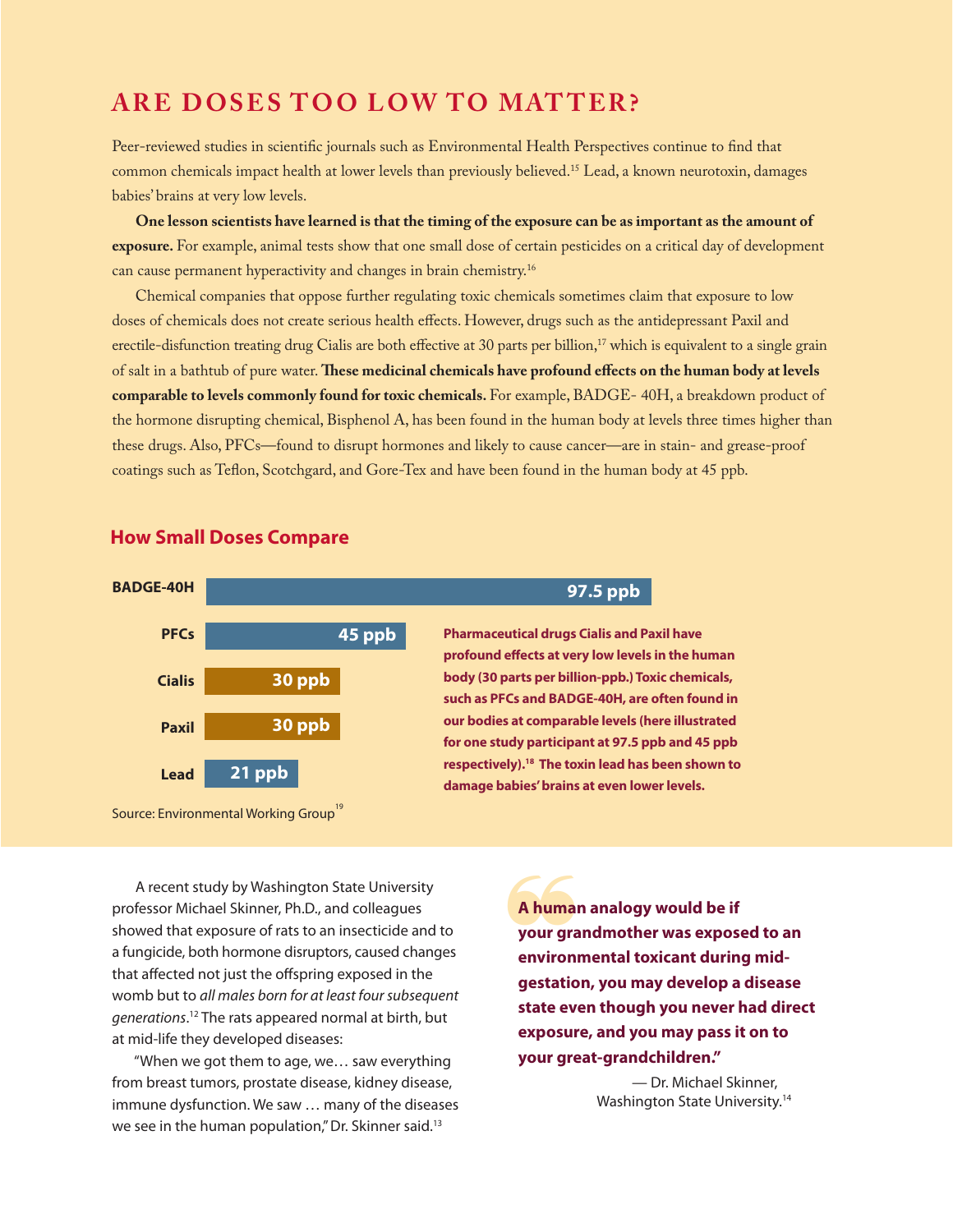## ▶ Chemicals Build Up and Interact

We are exposed to hundreds of chemicals daily, in our air, water, food, and the products we use. While one exposure to a chemical may be harmless, many chemicals can accumulate in our bodies, **building up to increased and potentially harmful levels**. The damage can be additive because a few small doses may be as damaging as getting a single larger dose.

 Hundreds of potentially hazardous chemicals can be found in the blood, urine, and tissues of Americans.<sup>20</sup> Combinations of chemicals can have synergistic effects – producing larger or different effects together in the body than they would separately. This is similar to more familiar concerns about interactions of different medicines. Taking two or more medicines together may make your

medicine less effective, cause unexpected side effects, or increase the action of a particular drug.

 For example, researchers exposed mice to three common contaminants (aldicarb, atrazine and nitrate) at levels of contamination similar to those often encountered in US water supplies. The synergistic health impacts they detected in the mice involved immune, endocrine and behavioral changes.<sup>21</sup>

## **Exercise Suffering**

The good news is that the harm caused by toxic chemicals is preventable. Replacing toxic chemicals with safer alternatives can reduce the number of people who develop cancer, learning disabilities, and reproductive and neurodegenerative disorders.

Now s<br>syster **Now science has revealed disruptors for almost every hormone system that has been studied. This includes other sex steroid hormones, like testosterone and progesterone, as well as thyroid and retinoids. Many more compounds are now known to be powerful endocrine disruptors. This includes contemporary use pesticides and a range of chemicals in widespread use in consumer products."**

— John Peterson Myers, Ph.D.22



# **HORMONE DISRUPTION HAS Wide s p r ead Impac t**

Hormones play extremely important roles as they help to direct the development of the fetus, infant, and child. Hormones are also important in adults as they are crucial for the normal functioning of many bodily systems. Hormones are unique because they are present and active in only tiny amounts, yet these tiny amounts produce major effects.<sup>23</sup> Dozens of chemicals have now been identified as potential "endocrine disrupting compounds" which means they can mimic or interfere with human hormones. Most importantly, exposure to an endocrine disruptor at a low level during a critical time in development can have lifelong impacts. **For example, the developing fetus may mistake a foreign chemical for a hormone, and this may in turn cause an incorrect "signal" to be sent to developing tissues**. These early mistakes can permanently damage the baby's developing immune, reproductive or nervous systems.24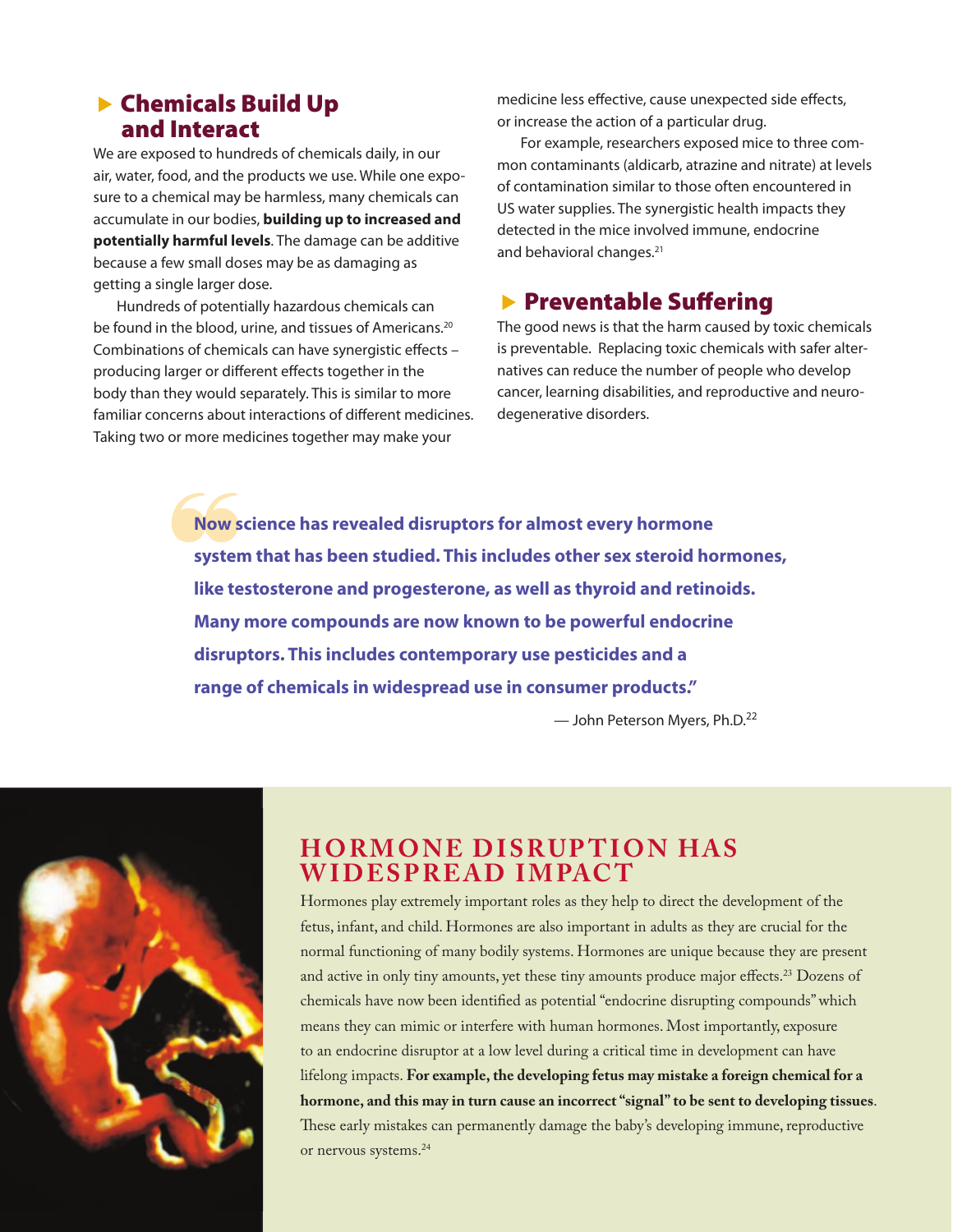We are<br>most o **We are swimming in a sea of chemicals, most of them untested and practically speaking, unregulated. Promoting safer alternatives is an urgent and essential public health measure."**

> — David Ozonoff, MD, MPH, Boston University School of Public Health<sup>25</sup>

 Through advances such as water disinfection and vaccinations, we have succeeded in nearly eradicating contagious diseases, like smallpox and polio, that once plagued entire generations. By committing resources into amazing medical advances, we now have treatments for diseases that were once death sentences, like heart disease and tumors.

 It is time to combat our current disease epidemics with the same dedication, replacing toxic chemicals and spurring innovation into products that will improve our lives without endangering them.  $\blacksquare$ 



# **End**notes

- 1 Geiser, Ken. (2005) "Making Safer Chemicals" Lowell Center for Sustainable Production, University of Massachusetts Lowell *www.chemicalspolicy.org/downloads/MakingSafer Chemicals.pdf*
- 2 Collaborative on Health and Environment Consensus Statement. Accessed May 2007. *www.healthandenvironment. org/about/consensus*
- 3 Janssen S., Solomon G. & Schettler T. (2005) Collaborative on Health and the Environment. Toxicant and Disease Database. *http://database.healthandenvironment.org/*
- 4 Lichtenstein P., Holm N., Verkasalo P., Iliadou A., Kaprio J., Koskenvuo M., Pukkala E., Skytthe A., Hemminki K. (2000) Environmental and Heritable Factors in the Causation of Cancer — Analyses of Cohorts of twins from Sweden, Denmark, and Finland. N Engl J Med. 343:78-85, Jul 13, 2000.
- 5 Landrigan et al. (2002) Environmental Pollutants and Disease in American Children: Estimates of Morbidity, Mortality, and Costs for Lead Poisoning, Asthma, Cancer, and Developmental Disabilities. Environmental Health Perspectives. Vol 110; part 7: 721-728
- 6 Gouveia-Vigeant, T. & Tickner, J. (2003) Toxic Chemicals and Childhood Cancer: A Review of the Evidence. *www.sustainable production.org/downloads/Child%20Canc%20Exec%20 Summary.pdf*
- 7 Grandjean, P. and Landrigan, P. (2006) Developmental neurotoxicity of industrial chemicals. The Lancet. Vol. 368 doi: 10.1016/S0140-6736(06) 69665-7
- 8 Kim, JJ. (2004) Ambient Air Pollution: Health hazards to Children. Pediatrics Vol. 114 No. 6, pp. 1699-1707 (doi:10.1542/peds.2004-2166)
- 9 Landrigan, P., et al. (2005) Early Environmental Origins of Neurodegenerative Disease Later in Life. Environmental Health Perspectives.Vol113 No 9 *www.ehponline.org/ members/2005/7571/7571.html*
- 10 Toparri et al. (1996) Male Reproductive Health and Environmental Xenoestrogens. Environmental Health Perspectives Supplements. Vol 104. No. S4. *www.ehponline.org/members/ 1996/Suppl-4/toppari.html*
- 11 Gouveia-Vigeant, T. & Tickner, J. (2003) Toxic Chemicals and Childhood Cancer: A Review of the Evidence *www.sustainableproduction.org/downloads/Child%20Canc%20Exec%20Su mmary.pdf*
- 12 Anway M., Cupp A., Uzumcu, M. and Skinner, M. (2005) Epigenetic transgenerational actions of endocrine disruptors on male fertility. Science, June 2005. 308(5727):1466-9.
- 13 Beyond Pesticides (2006) "Fungicide linked to Generations of Disease." September 25, 2006. *www.beyondpesticides.org/ news/daily\_news\_archive/2006/09\_25\_06.htm* (Quote in reference to Skinner et al 2005 Science article—see above.)